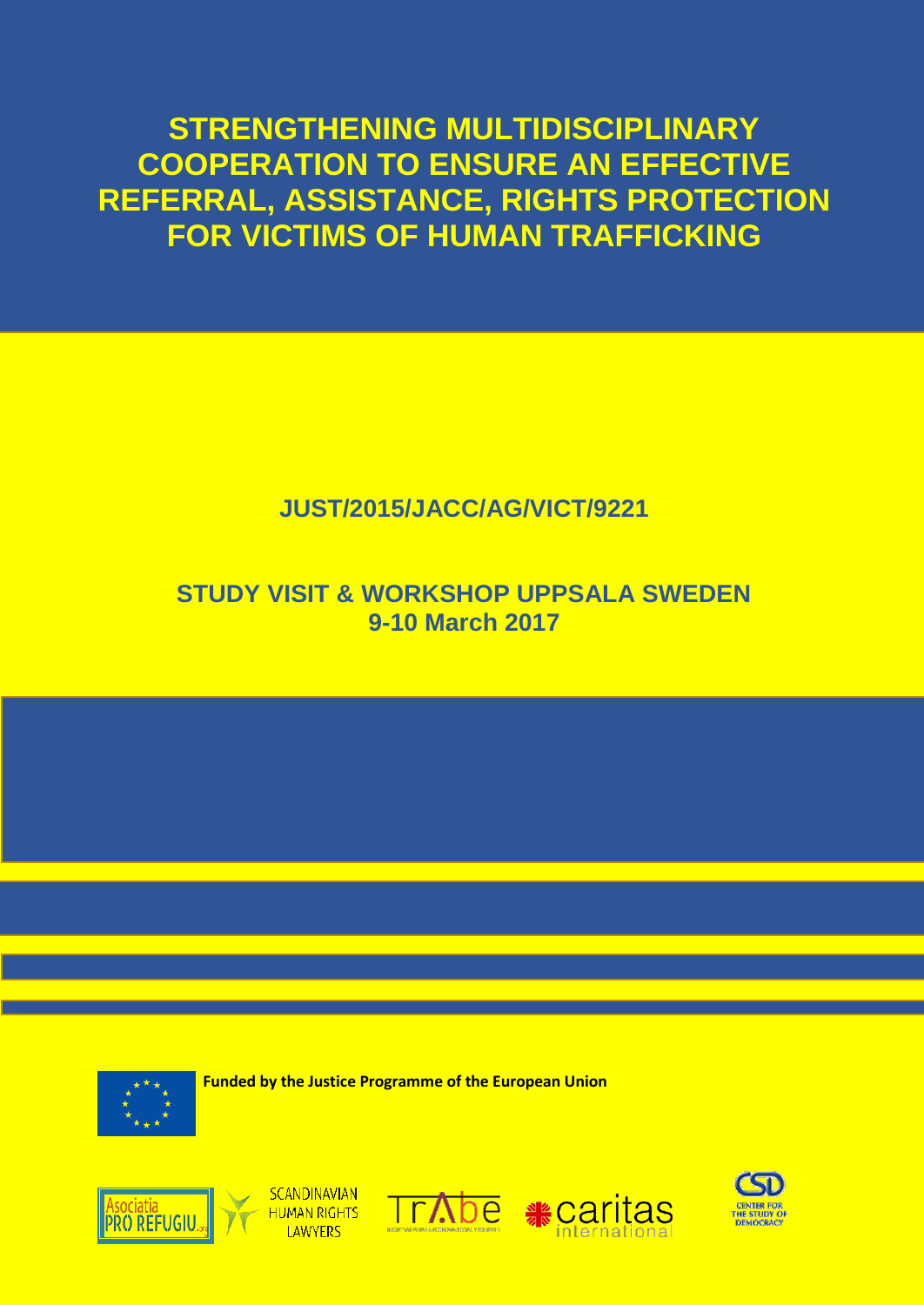**Strenghtening multidisciplinary cooperation to ensure an efective referral, assistance, rights protection for victims of human trafficking**, is a complex transnational project implemented with the financial support of the European Commission, Justice Program.

 The project is **coordinated** by the Romanian organization, Association Pro Refugiu in **partnership with** Scandinavian Human Rights Lawyers Sweden, Caritas International Belgium, Association Trave Iniciativas para la Economia Social y Solidaria Spain, Center for the Study of Democracy Bulgaria. The project benefits from the support of several associate partners from Romania (National Institute for Magistracy, Bucharest Bar, National College of Social Workers), Sweden (Uppsala University Center for Research on Addiction U-FOLD and Hela Manniskan i Malmö Organization), Spain (General Prosecutor Office -Immigration Department), Bulgaria (National Legal Aid Bureau).

As part of the project, **a workshop & study visit took place in Uppsala Sweden** between **9 March 2017 and 10 March 2017**. The event gathered professionals (lawyers, social workers, psychologists/psychotherapists, doctors, police officer, experts, researchers) with expertize on issues related to human trafficking and victims' assistance. An event that allowed the Romanian, Swedish, Belgium, Spanish and Bulgarian specialists to exchange knowledge in areas in which they activate and also allow to learn more on the Swedish intervention methods to combat human trafficking and assist the victims (strategies to combat human trafficking and legal aid in Sweden; support and assistance to victims of human trafficking; how to cope with traumatized personsrehabilitation and treatment; the correlation between drugs and human trafficking; anti-trafficking strategy from the hotel business in Sweden to combat human trafficking).

 The event was focused on the idea that a strengthened interdisciplinary cooperation is crucial in combating human trafficking and in assisting the victims; it facilitates in the same time a concrete, correct overview of the phenomenon and of the victims' needs for comprehensive support. Participation in this event allowed professionals from all 5 partners countries to better understand the valances of the human trafficking phenomen and the need to have a holistic approach (a multidisciplinary one) when it comes to the victims needs for assistance to overstep trauma, follow complex legal proceedings, reintegrate in society.

### **Professionals, Experts / Project Countries**

#### **Romania**

**Silvia Berbec** President of Association Pro Refugiu (coordinator) and Lawyer specialized in Criminal Law and Refugee Law

**Gabriela Ionescu** Vice-President of Association Pro Refugiu and Psyhotherapist specialized in assisting victims of torture, refugees, victims of human trafficking.

**Anda Dragan** Psychotherapist Association Pro Refugiu

**Ana-Maria Zamfir** Psychotherapist Association Pro Refugiu

**Iulia Nimescu** Social Worker Association Pro Refugiu

#### **Sweden**

 **Ruth Nordström**, President and Senior Legal Counsellor, Scandinavian Human Rights **Lawvers** 

 **Fred Nyberg,** University Professor, Coordinator UFOLD Uppsala University  **Rebecca Ahlstrand,** Vice-President and Lawyer, Scandinavian Human Rights Lawyers  **Elisabeth Samuelsson**, Manager at Noomi, shelter for victims of human trafficking in Sweden **Patricia Feito**, Researcher Scandinavian Human Rights Lawyers

 **Dr. Björn Ogéus**, Physician/Trauma expert

 **Ninna Mörner**, Coordinator Swedish Platform Civil Society Against Human Trafficking  **Pernilla Johansson** - Hotel Manager, Clarion Hotel, Arlanda Airport (Anti Trafficking Certified hotels in Sweden)